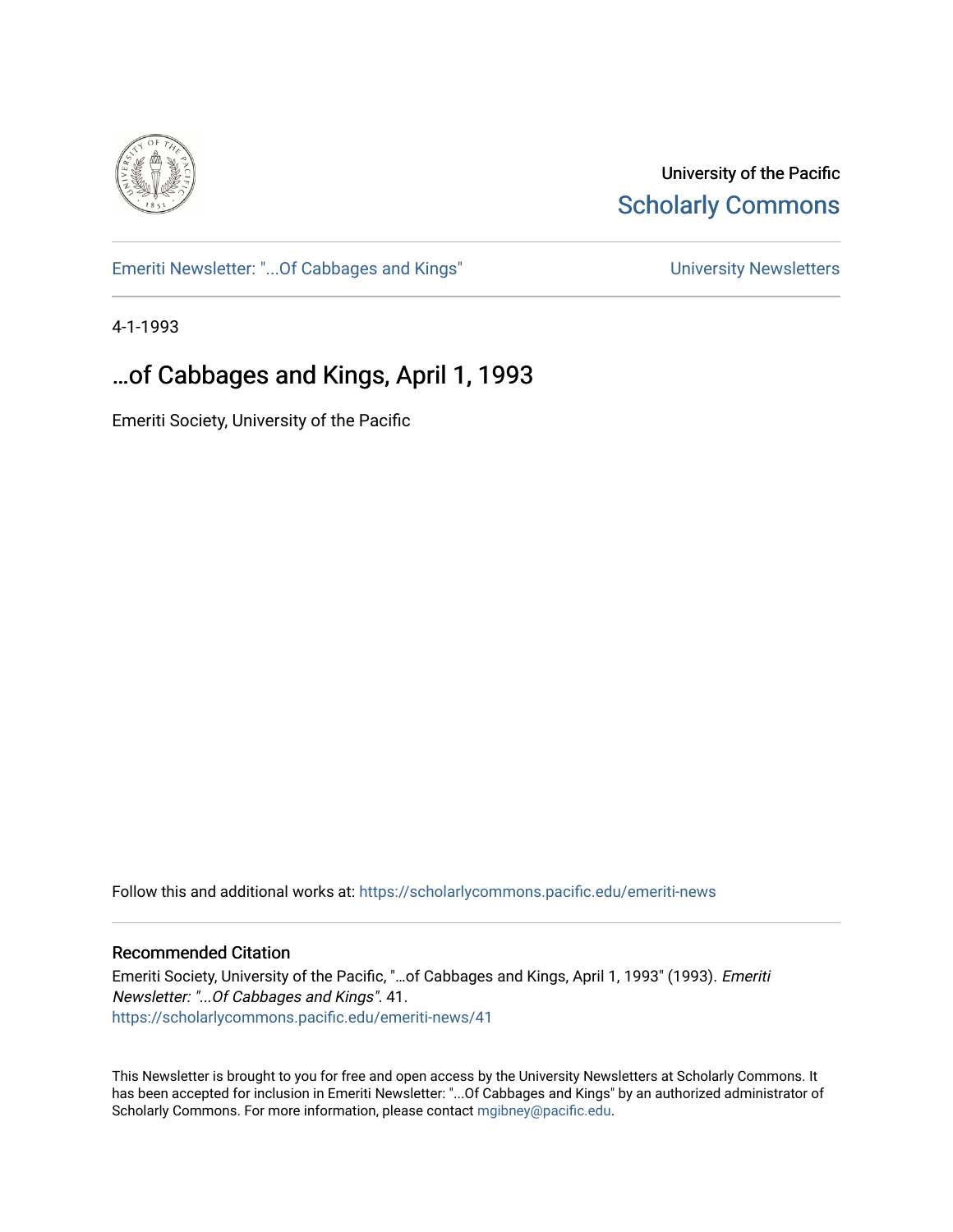# **... OF CABBAGES AND KINGS**

The Newsletter of the University of the Pacific Emeriti Society

Business Meeting, April 21: The annual business meeting of the Emeriti Society will be held Wednesday, April 21, 2:30 to 4:00 p.m. in the Elliott J. Taylor Conference Room on the fourth level of the University Library. Items for consideration include:

- 1. Review of year's activities
- 2. Liaison Officer's report
- 3. Support for Society members and spouses
- 4. Fund raising. Dues
- *5.* Possible Society projects
- 6. Weekly "coffee"
- 7. Programs for 1993-94
- 8. Other items

The by-laws provide for the election of officers for a two-year term. Since the election was held last year, the present officers have one more year to serve. These officers are:

Roy A. Whiteker - President Doris Meyer - Vice President/Program Chair Francis W. Sayre - Secretary I. Dale Dunmire - Faculty Liaison Officer J. Marc Jantzen - Newsletter Editor E. Leslie Medford - Immediate Past President

Spring Sharing Meeting: The UOP Emeriti Society met on Mnrch II with President Roy Whiteker chairing the meeting for its regular Spring Luncheon Meeting in the Regent's Room on campus. Presentations were made by Ed Schoenberg, Dean of Admissions; Lynn Fox, Director of Financial Aid; Joe Subbiondo, Academic Vice President; Fred Muska!, Chair of the Academic Council; and John Ryan, Executive Vice President.

Schoenberg reported that admissions for the current year are up fourteen per cent over last year, excluding pharmacy, with 629 freshmen and slightly more than 600 transfer students. Also, the quality of the students is much improved with an increase of honors students in part due to the new Regents Scholarships. Recruitment activities are primarily in the Western states. Among the fnctors lending to increased applications are the "four year guarantee" and the problems in the U.C. and C.S.U. institutions.

April 1, 1993

The alumni are actively involved in suggesting names of potential enrollees. He challenged the Emeriti members to submit names also. He plans to work with schools and colleges to develop an optimal enrollment for each school and department, with diversity in ethnic, scholarship, etc.

Fox stated that more students are eligible for financial aid than in previous years; in fact, everyone is eligible for some form of aid. At present, the University spends \$18 million of its own money on financial aid for students, including graduate assistantships. About \$14 million are spent on traditional needs. Fox commented that his office is to be renamed the Office of Financial Aid and Educational Financing.

Subbiondo commended the Emeriti members for their comments and suggestions in "fine-tuning" the final report in the Strategic Planning Process. He felt that this shows real concern by Emeriti members for the institution.

Subbiondo asked Emeriti members to report to him a list of their publications to be included in the University's annual bibliography of professional publications and activities of the faculty.

Muska! felt, as a result of the recent dialogue between the members of the Academic Council and members of the Board of Regents, the faculty members are no longer "faceless." "We've opened the conversation," stated Muskal. He reported that the Regents have formed committees to look at governance, faculty, administration, and Regents' relationships. Muska! added, "We're happy with what is happening in relationships of faculty and Regents."

Ryan presented a most optimistic view of the future of UOP. He stated, "It seems to me the University is heading in the right direction." He expressed confidence that the University would close the year with a balanced budget. Since October, the faculty salaries and University contributions to the retirement fund have increased 8.5 per cent.

Ryan reported that the University is changing its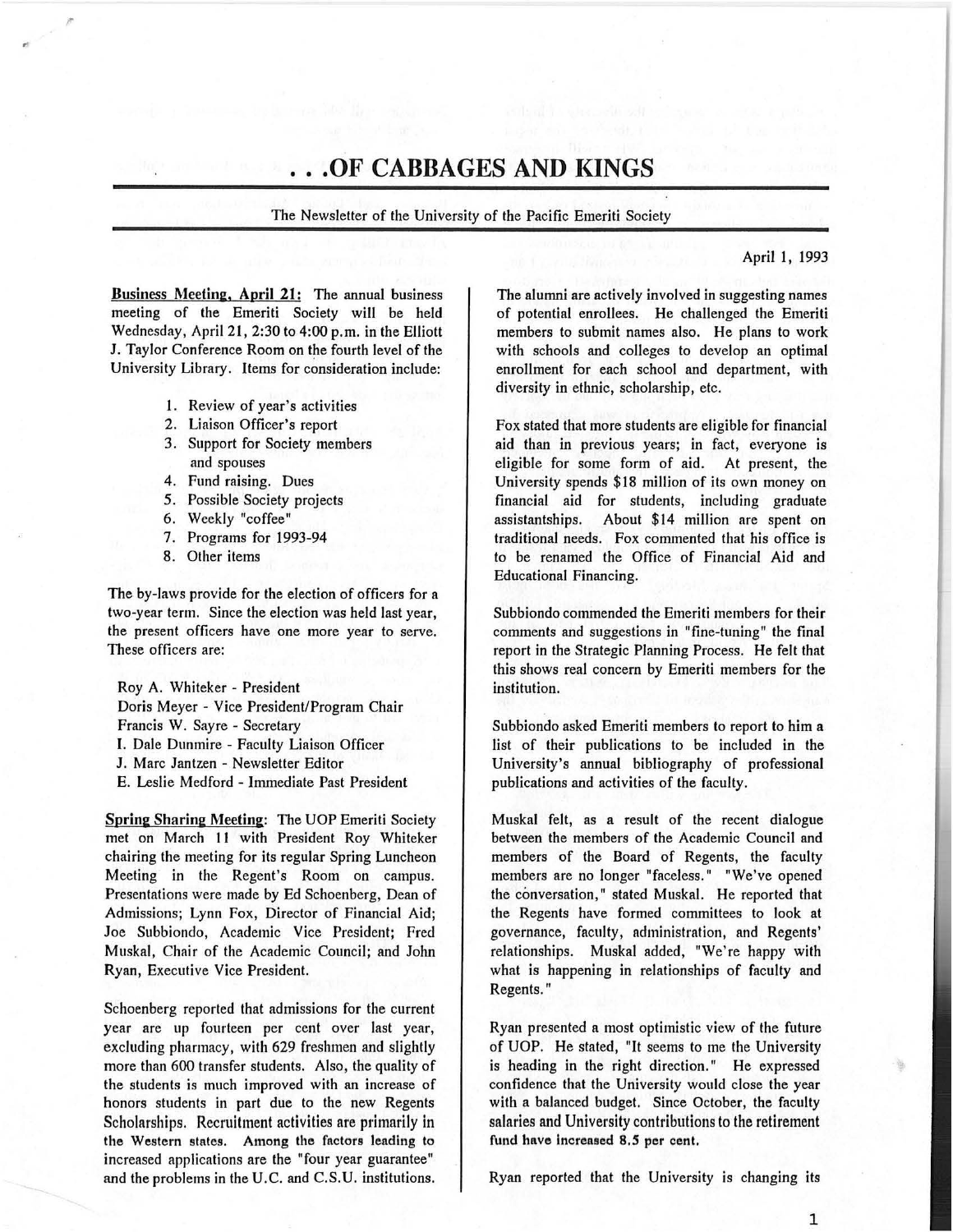computer system to recognize the diversity of higher education and its needs from those of the usual industrial computer systems. This will integrate admissions, registration, management, financial aid, in fact, all areas of the campus. "We're moving in the direction of a total University instead of various schools and colleges for certain functions," Ryan stated. For example, maintenance of classrooms and residence halls is a University responsibility. Long distance calls made by faculty members in recruiting students for particular schools or departments are to be treated as University expenses.

The sessions ended with an "up-beat" feeling on part of the Emeriti members. Many Emeriti noted that this meeting may have been the best one the Society has had to date. Appreciation was expressed by President Roy Whiteker to the five administrators for sharing with the Emeriti Society members information concerning activities and future plans for the University.

Thanks to Joe Subbiondo: Very special thanks are hereby extended to Joseph Subbiondo, Vice President for Academic Affairs, for hosting the March II Spring Luncheon Meeting. He has been most supportive of our Society and has cooperated fully in making our organization an integral part of the University. Again, thanks to you, Joe!

The Society's Poet, Francis W. Sayre, Professor Emeritus in the School of Pharmacy, contributes the following published poem for our enjoyment:

#### Spring

The weeping willow dances in the wind Catching the freshness of a March breeze. The pale lacy green of newborn leaves Heralds the seasonal renewal of spring.

Report of the Liaison Officer: As the Liaison Officer and a full voting member representing the Emeriti Society to the Academic Council, I am sharing some of the "highlights" of Council deliberations.

The Strategic Plan, Draft II, Goals and Objectives, dated March *5,* 1993, in preparation for the next WASC visit, is done and has been forwarded to the President. Following his review, he will forward it to a committee of the Regents to consider whatever concerns they may have with the document. When the document is approved, the Strategic Plan Steering

Committee will add strategies, programs, projected costs, and target dates.

'

The evaluations of Deans Robert Benedetti, College of the Pacific, and Mark Plovnick, School of Business and Public Administration, has been completed. Vice President Subbiondo has formed an Alumni College to help the University develop intellectual contacts along with social relationships with the Alumni.

Mike Goins, Vice President of Finance, is setting a date for this summer to begin a budget and program review. He is also implementing reforms for athletic budgeting. No purchase orders are to be approved unless the money is in hand.

April 22, 1993, is the date set for an open Faculty Meeting with the Academic Council.

Several concerns regarding the process by which the decision to seek a provost were raised in the March Council meeting. The concerns include the definition of the position , the constituency representation for all campuses, and a request that the Chair and Chairelect of the Academic Council be appointed to the committee. It was the feeling of some members that the Academic Council is the only body that represents the faculty for all three campuses and that it should be responsible for selecting faculty representatives to the search committee. The executive board of the Council was instructed to ask for a meeting with the President to discuss these concerns. It was felt that a full understanding of the search process would alleviate many of the concerns of the faculty.

#### Dale Dunmire

Commencement and Convocation: This is to remind you that graduation weekend is May 21-23. The Emeriti Faculty have once again been invited by the Academic Vice President to participate in the academic procession at Convocation on Friday, May 21. We will meet at the Tiger statue to the north of Knoles Hall in academic regalia at 5:00 p.m. and have the honor of leading the procession of faculty and students into the convocation area immediately following the platform party. The procession will begin promptly at 5:30 p.m., and the convocation will be followed by a reception at the President's Home. Emeriti will be invited to participate in the commencement exercises of their respective school or college by the Dean. Please check with their offices for additional information. I hope that you will want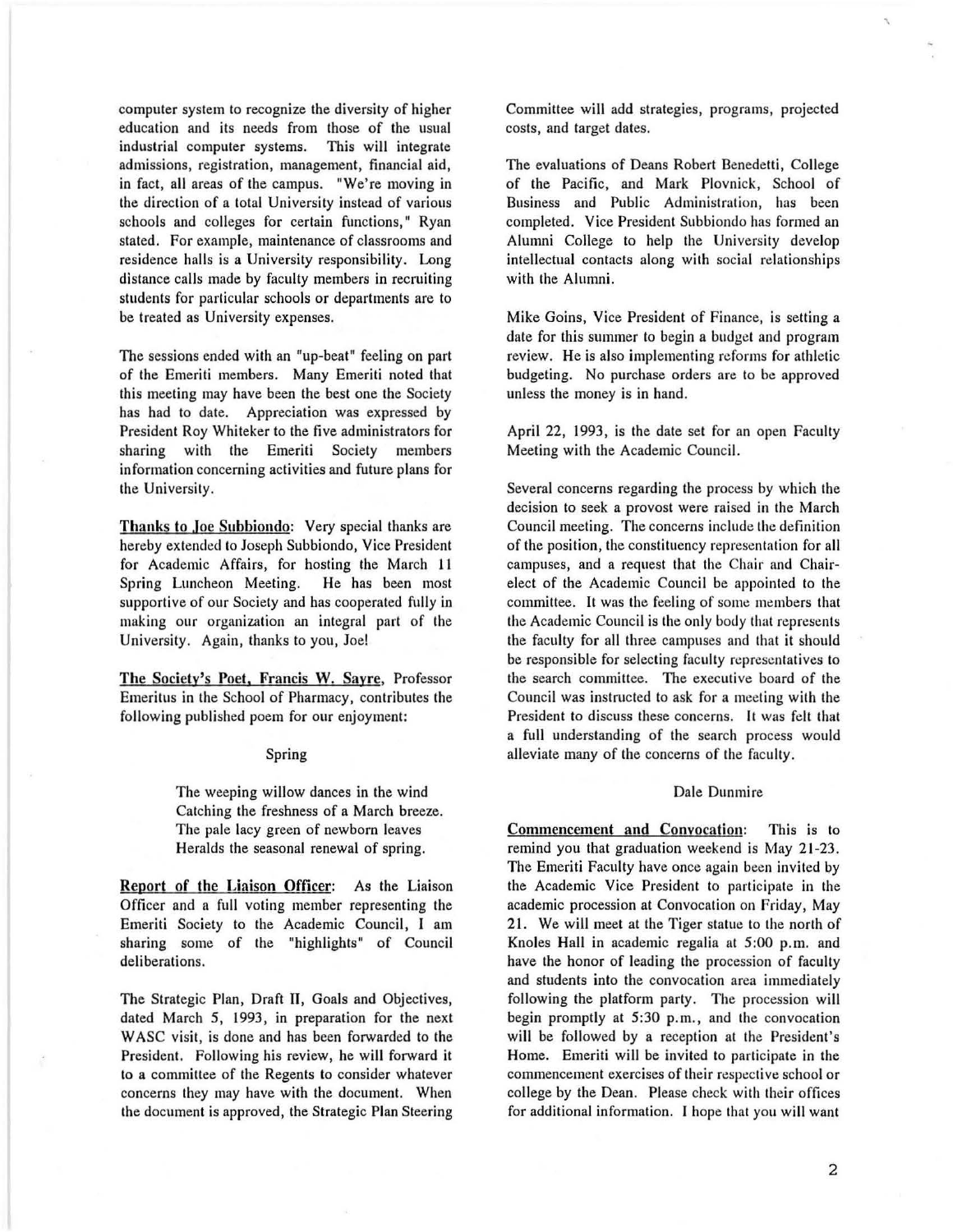to take part in these ceremonies that are so significant in the lives of our institution and our students. The overall coordinator for the weekend events is Kitty Gilbert in the AVP's Office (946-2551).

#### Roy Whiteker, President

#### Death Takes Member and Spouse

Malcolm H. Moule, Professor Emeritus of History, died at the age of 77 in Eugene, Oregon, on February 26 of cardiac arrest. He taught at UOP for more than 30 years. During his sabbatical years, he also taught in Denmark and Switzerland.

Edith C. Cobb, wife of previously deceased Emeritus Professor of Chemistry Emerson Cobb, died March 2 in n San Andreas hospital. She came to Stockton in 1948 with her husband who at that time joined the chemistry faculty.

New Emeriti Members: The following names have been added to the Emeriti Society roster:

James C. King, Professor Emeritus School of Pharmacy Florence J. Luther, Professor Emerita McGeorge School of Law Allan B. O'Connor, Professor Emeritus McGeorge School of Law Donald H. Wollett, Professor Emeritus McGeorge School of Law

Meeting with Subbiondo and Muskal: The Executive Committee of the Society will meet with Joe Subbiondo, Vice President for Academic Affairs, and Fred Muskal, Chair of the Academic Council, for a luncheon meeting on Monday, April 12. This follows a usual practice of a meeting each semester to keep lines of communication with the University open.

#### News Re Members

Stan Beckler is working on a paper on Beethoven's Seventh Symphony for possible presentation to the Society of Music Perception and Cognition.

Len Humphrey reports teaching East Asian Civilization this spring.

Robert Heyborne shares information that he and DeNese had a fun trip to Hong Kong, Macau, and China.

Elizabeth Spelts returned recently from a ten-day trip to Washington, D.C. where she attended the 90th birthday of her mentor, Todd Duncan, who sang the original role of Porgy in "Porgy and Bess," Gerschwin's great opera.

Boyd Mathias has been appointed as a reader by ETS for the Multiple Subjects Assessments for Teachers (MSAT) examination.